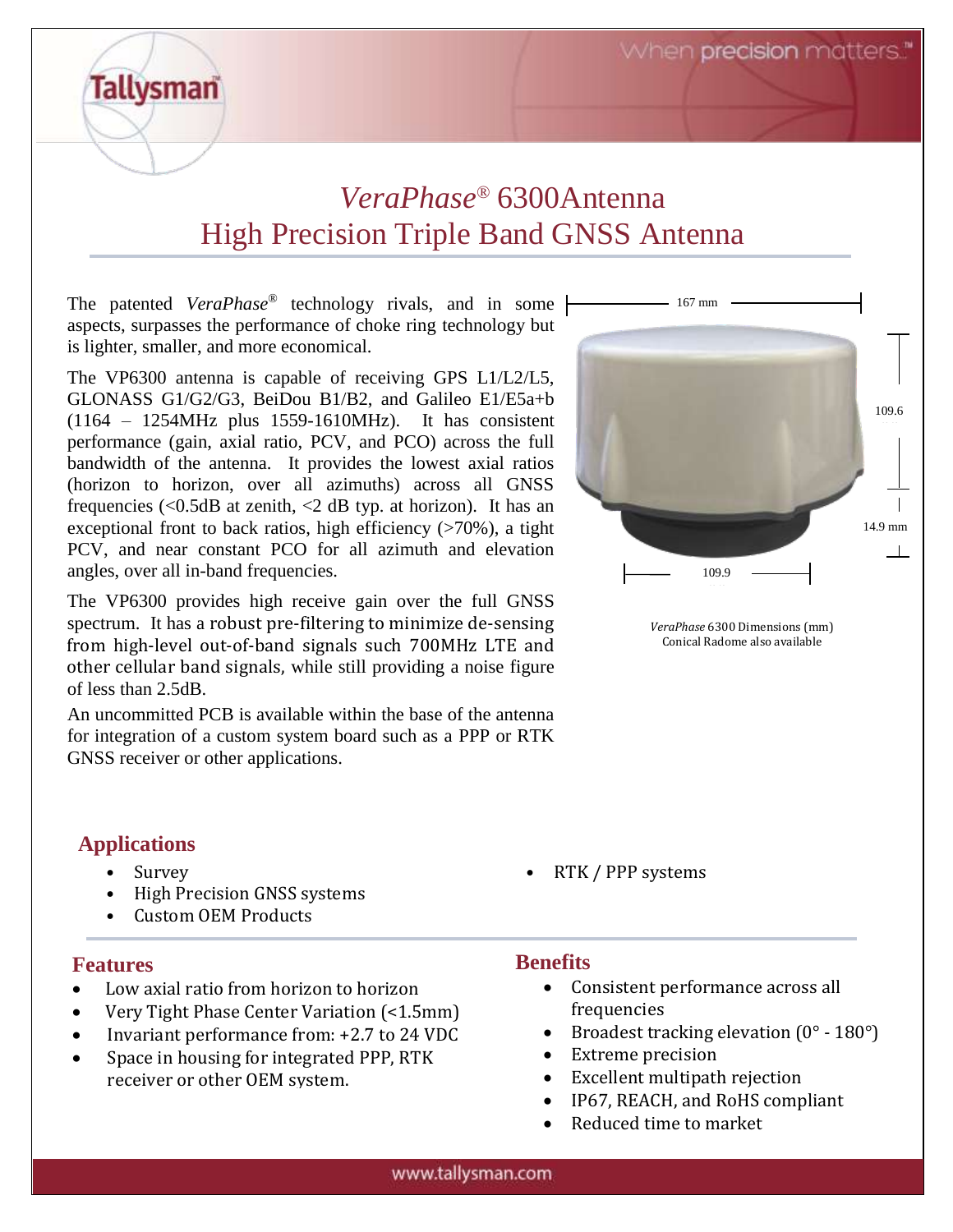### *VeraPhase®* 6300 – High Precision Triple Band GNSS Antenna

**Specifications** (Measured @ Vcc = 3V, and Temperature=25°C)

# **Antenna**

**Tallysman** 

Efficiency >70%<br>Axial Ratio, over full bandwidth < 0.5 d

#### **Electrical**

Available LNA Configurations 35 dB, 50dB, or 15dB OEM LNA Gain Flatness 1.5 dB over frequency range (typ) P1dB Output  $+12$  dBm LNA Noise Figure 2.5dB typ. at 25°C VSWR (at LNA output)  $\leq 1.5:1$  max. Supply Voltage Range  $+2.7$  to 24VDC nominal Supply Current <35mA (35dB), <45mA (50dB) Out of Band Rejection (min  $\sim$  1010MHz 50dB

Group Delay variation

### **Mechanicals & Environmental**

Mechanical Size See drawing on page 1 Antenna Reference Plane (ARP) Bottom of 5/8" thread North Orientation Indicator Mark on radome above connector Operating Temperature Range -40°C to +85°C Mounting Thread 5/8"x 11 TPI female Vibration MIL STD 810D

5 dBic to 7 dBic (all Frequency Bands)  $<$  0.5 dB at zenith, (refer to table below for other elevations) Phase Centre Variation ± 1.5 mm across all frequencies Phase Centre Offset (RMS)  $\pm 0.2$  mm across all frequencies Gain Variation with Temperature. 3dB max over operational temperature range Bandwidth 1164 – 1254 MHz plus 1559 – 1610 MHz

>1410MHz 50dB <1485MHz 30dB >1685MHz 30dB<br>
<8ns 1164-1254MHz <16ns 1559MHz – 1610MHz

Weight <800g (flat radome), 820g (conical radome) Environmental **IP67, RoHS** and REACH compliant Shock Vertical axis: 50 G, other axes: 30 G